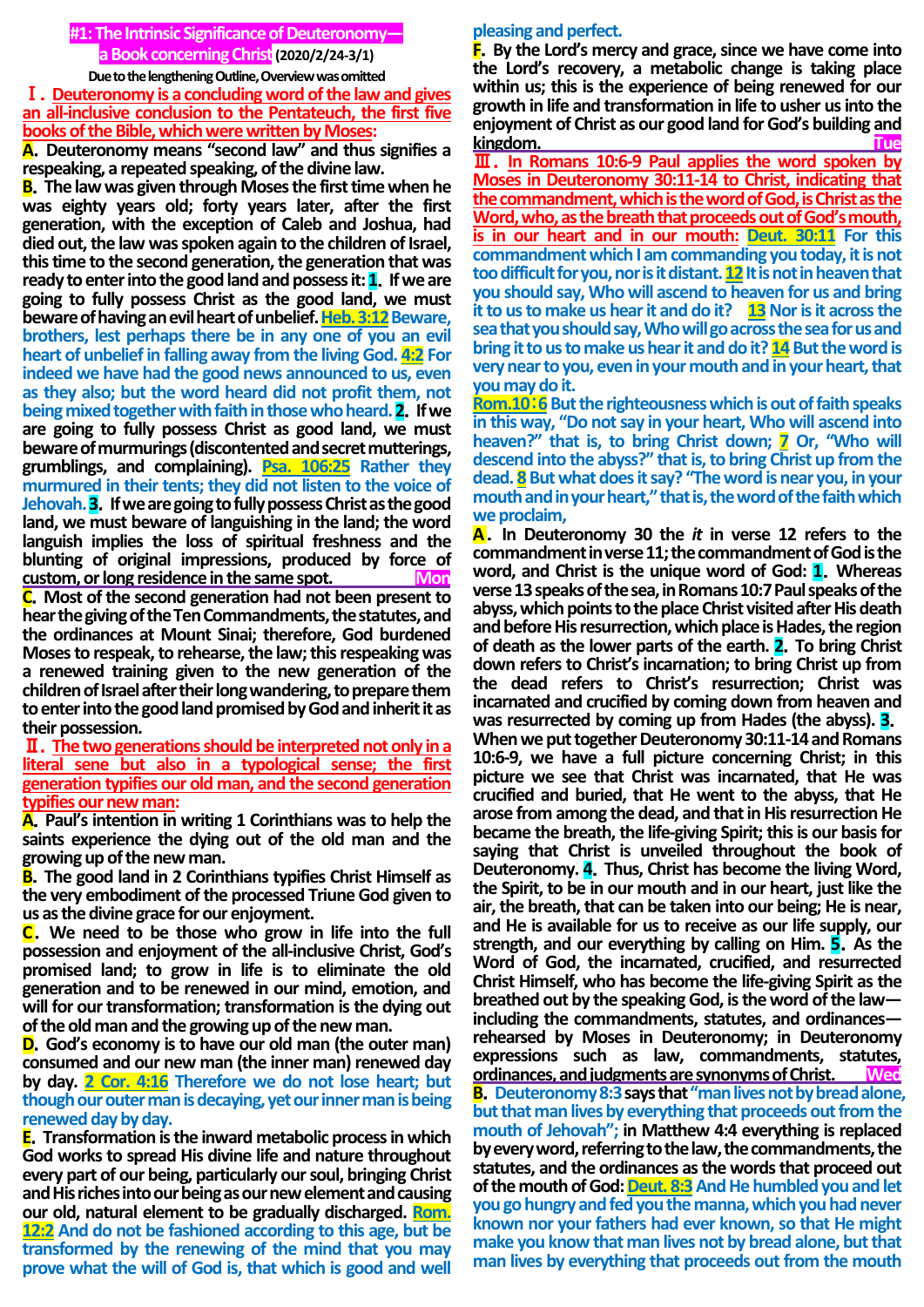**of Jehovah. 1** . **In Deuteronomy the laws, the commandments, the statutes, and the ordinances are all God's word, and the totality, the aggregate, of God's word is Christ; therefore, to live by every word that proceeds out through the mouth of God is to live by Christ, the embodiment of the divine breath. 2. All the words in Deuteronomy are God's breathing, and God's breathing is altogether embodied in Christ; as we read Deuteronomy, we need to inhale all that God has exhaled, all that He has breathed out; by inhaling the divine breath in Deuteronomy, we will enjoy Christ, the embodiment of the divine breath; the more we receive the breath of the speaking God, the more we will enjoy Christ. 3. Whereas the children of Israel were charged to keep the commandments, statutes, and ordinances, we today need to keep Christ; by taking Christ, keeping Christ, and holding fast to Him, we will gain Him, enjoy Him, and live Him; we need to love Christ, keep Christ, teach Christ, wear Christ, and write Christ. 4. God was leading His people into the good land, a type of Christ, by Christ, and He was sustaining them on their way to the good land also by Christ, who is everything that proceeds out through the mouth of God; every word in Deuteronomy is**  the very Christ, who is now the word of God for us to receive **as our life and life supply. 5. Because the Scriptures are the breathing out of God, the exhaling of God, we should inhale the Scriptures by receiving the word of God by means of all prayer; as we are teaching the Bible, we should be exhaling God into people. 2 Tim. 3:16 All Scripture is God-breathed and profitable for teaching, for conviction, for correction, for instruction in righteousness.** Ⅳ.**If we take every part of the law—all the commandments,** 

**ordinances, statutes, precepts, and judgments—as the word breathed out by the God whom we love, we will have the law as God's living word; the Spirit is the reality of whatever God is; hence, as the Spirit, Christ is the reality of the law:** 

**A**.**As God's living word, the law functions to minister the living God to His seekers. Psa. 119:88 Enliven me according to Your lovingkindness, And I will keep the testimony of Your mouth.**

**B**.**As God's living word, the law functions to dispense God Himself as life and light into those who love the law.**

**C**.**As God's living word, the law functions to restore man's soul and make man's heart joyous. D**.**As God's living word, the law functions to bring salvation. E**.**As God's living word, the law functions to strengthen, comfort, and nourish us.**

**F**.**As God's living word, the law functions to uphold us, keep us safe, and cause us to hope.**

**G**.**As God's living word, the law causes to enjoy God as our portion. Psa. 119:57 Jehovah is my portion; I have promised to keep Your words.**

**H**.**As God's living word, the law causes us to enjoy God's countenance and the shining of His face. 58 I entreated Your favor with my whole heart; Be gracious to me according to Your word. I**.**As God's living word, the law causes us to enjoy God as our hiding place and shield and also enjoy God's help and well-dealing.J**.**As God's living word, the law functions to make us wise and give us understanding. K**.**As God's living word, the law functions to give us proper discernment and knowledge.**

**L**.**As God's living word, the law functions to keep us from sinning and from every evil way.**

**M**.**As God's living word, the law keeps us from stumbling, establishes our footsteps, and causes us to overcome iniquity.**

**N**.**If we love God, humble ourselves, and regard the law as His living word through which we contact Him and abide in Him, the law will become a channel through which the** 

**divine life and substance are conveyed to us for our supply and nourishment; being infused with God's substance through the law as God's word, we will become one with God in life, nature, and expression and will spontaneously live a life that expresses God and corresponds to His law. Fri** Ⅴ.**The scene at the entry of the good land portrayed in Deuteronomy 27:1-8 includes the stone monuments, the altar, and the offerings; all these items typify Christ: A**.**The law written on the monuments was a portrait of God Himself; hence, the monuments signify that Christ as the living portrait of God and the embodiment of God was standing before the people to make requirements of them according to what He is. B** . **Right beside the stones containing the inscriptions of the commandments of God was the altar, signifying the cross of Christ, where God's people could take Christ, in type, as their burnt offering to God for His satisfaction and as their peace offering to God for their enjoyment with God in the divine fellowship. Deut. 27:6** With unhewn stones you shall build the altar of Jehovah **your God. Then you shall offer up burnt offerings upon it to Jehovah your God; 7 And you shall sacrifice peace offerings and eat there, and you shall rejoice before Jehovah your God. 8 Then you shall write upon the stones all the words of this law very clearly.**

**C**.**The offerings burned on the altar as sacrifices for God's satisfaction also signify Christ as the One who meets and satisfies all God's requirements; thus, the requiring God Himself came in incarnation to be our Redeemer and our Substitute as the fulfilling One.**

**D**. This wonderful scene shows that it is through the **requiring God, the cross of Christ, and Christ Himself as the offerings, not by our endeavoring in ourselves, that we enter into Christ, our good land, and receive all the blessings that God would give us in Christ; these blessings are the processed Triune God Himself embodied in Christ and realized as the Spirit.** 

**Crucial Point**⑴**:With unbelief, your working place** 

**becomes the world, butif you pray with faith, your work place becomes the good land and you'll be blessed** 

**Heb. 3:12 Beware, brothers, lest perhaps there be in any one of you an evil heart of unbelief in falling away from the living God.… 4:2 But the word heard did not profit them, not being mixed together with faith in those who heard.**

**OL1: If we are going to fully possess Christ as the good land, we must beware of having an evil heart of unbelief.** 

**OL2: If we are going to fully possess Christ as the good land, we must beware of murmurings (discontented and secret mutterings, grumblings, and complaining).** 

**OL3: If we are going to fully possess Christ as the good land, we must beware of languishing in the land; the word languish implies the loss of spiritual freshness and the blunting of original impressions, produced by force of custom, or long residence in the same spot.** 

**Those who spied out the land of Canaan brought back an evil report... They asserted that Israel could never conquer the land, and if they tried, they would be utterly defeated and devoured.**

**Many times the enemy, the evil one, speaks the very same things within us; he says, "Don't talk about the allinclusive Christ. He is good, and He is wonderful. But it is absolutely impossible for you to enter in....Don't ever think you can enter the good land; it is far beyond your ability. You will never make it."...Never believe**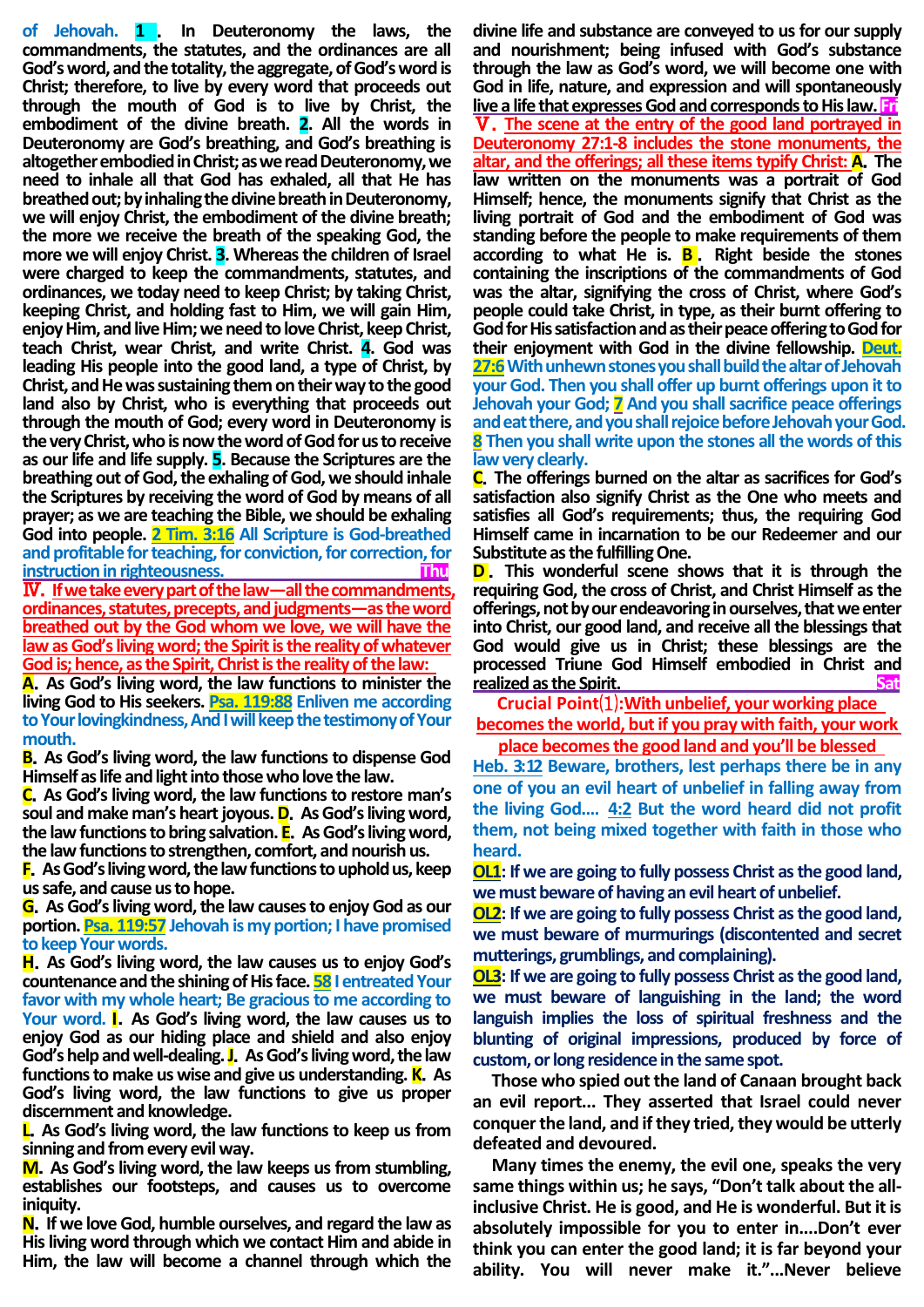**him, ...Hebrews 3 tells us that this is an evil heart of unbelief. It is a heart occupied by the evil one, so it is called an evil heart. We must ask the Lord to deliver our heart from the evil one. We must pray, "Lord, I do want a good heart, a heart full of faith. I am not able to enter the land, but You are."**

**Hallelujah, we are strong enough.**…**You have been united with the almighty God. Day by day His Spirit transmits into you all that God is and all that God has. He will make it for you. As long as you maintain your fellowship with Him, you will be able to enter the land.**… **The battle is for the enemy; to you it will be a rest. The battle is a defeat to him but bread to you. Joshua and Caleb told the people, "Nor should you fear...for they are our bread" (Num. 14:9).**

# **Application to the young working saints/graduate students**

**In the churches in Japan, sometimes the practice of the church life becomes difficult when you start working after graduating your school. The main reason is your acceptance of receiving the following speaking. Satan the enemy would threaten you and speak to you by saying "your work requires a lot from you and it is not wise to go to prayer meeting or gospel", "you need to build a good relationship with your boss or colleagues. You will be left out if you are not joining their parties often. No time for the meetings" so that you end up unbelieving. Once you become unbelieving, you will start complaining about the church life and languish spiritually and losing appetite spiritually. To stand against the unbelief and the complaints and languishing that come from unbelief, you need to listen attentively to the Word of God and prayread over them. Nehemiah 1:6 Let Your ear be attentive and Your eyes open to hear the prayer of Your servant, which I pray before You now day and night, concerning the children of Israel, Your servants, while I confess the sins of the children of Israel that we have sinned against You. Indeed, I and the house of my father have sinned; 7 We have been most corrupt toward You and have not kept the commandments and the statutes and the ordinances that You commanded Moses Your servant. 8 Remember now the word that You commanded Moses Your servant, saying, If you are unfaithful, I will scatter you among the peoples;** 

**9But if you return to Me and keep My commandments and perform them, though your outcasts are under the ends of heaven, from there I will gather them and bring them to the place where I have chosen to cause My name to dwell.…**

**11 I beseech You, O Lord, let Your ear be attentive to the prayer of Your servant and to the prayer of Your servants, who take delight in fearing Your name; and cause Your servant to prosper today, and grant him to find compassion before this man. Now I was cupbearer to the king.**

**Here, Nehemiah prayed according to the word of the Deuteronomy. After this, Nehemiah could complete the rebuilt of the temple and the wall which was considered impossible at that time. In the same way, if you pray-read the Word and pray with faith, your working place would become a good land to you and not the world and your business life would be blessed.** 

**Prayer**:**"Oh Lord Jesus, unbelief comes from listening** 

**to the speaking of Satan. But faith comes from listening to the Word of faith. Lord, I call upon Your name and spit out the word from Satan and pray with the Bible, the Word of faith. By faith I will make my business life which is full of requirements a good land. By faith, I pray like Nehemiah did and become the loin for the building up of the church. Amen!"**

**Crucial Point**⑵**:Christ as the eternal word went through the process of incarnation, cross, descending into the abyss and resurrection to become the life-giving Spirit. This Spirit is embodied in the words of Christ.**

**OL1: When we put together Deuteronomy 30:11-14 and Romans 10:6-9, we have a full picture concerning Christ; in this picture we see that Christ was incarnated, that He was crucified and buried, that He went to the abyss, that He arose from among the dead, and that in His resurrection He became the breath, the life-giving Spirit.**

**OL2: Thus, Christ has become the living Word, the Spirit, to be in our mouth and in our heart, just like the air, the breath, that can be taken into our being; He is near, and He is available for us to receive as our life supply, our strength, and our everything by calling on Him.**

**Christ as the word has already come down in His incarnation, and He has already come out of the abyss, …in His resurrection. In resurrection He has become the life-giving Spirit as the breath for us to breathe. This means that He is not only the word but also the Spirit. When we receive His word, we receive the Spirit, for the words He speaks to us are spirit and life.**

**When we take the word by inhaling the Bible, we will be able to do in Christ what we cannot do in ourselves. Consider what Paul says in the book of Philippians, which is a deuteronomy, a respeaking, of Moses' words. In Philippians 4:13 Paul could declare,** "**I am able to do all things in Him who empowers me." These "things" are itemized in verse 8, where Paul says, "What things are true, what things are dignified, what things are righteous, what things are pure, what things are lovely, what things are well spoken of, if there is any virtue and if any praise, take account of these things." Before Paul was in Christ, he could not do any of these things. But in Christ, the One who empowered him, he could do them all. This can also be our experience today. If we would have this experience, we need to enjoy the Divine Trinity by inhaling the Bible, the embodiment of Christ.**

**Application to the new ones or young people/college students**

**Everyone who are new believers and young students, please see the eternal Word, Christ has incarnated to become a man, has accomplished redemption on the cross, descended into the Abyss, resurrected from death after three days, become the life-giving Spirit, and now embodied in the words of Christ.**

**Rom. 10:7 Or, "Who will descend into the abyss?" that is, to bring Christ up from the dead. 8 But what does it say? "The word is near you, in your mouth and in your heart," that is, the word of the faith which we proclaim, 9 That if you confess with your mouth Jesus as Lord and believe in your heart that God has raised Him from the dead, you will be saved;**

**The more you speak the words of Christ by exercising**